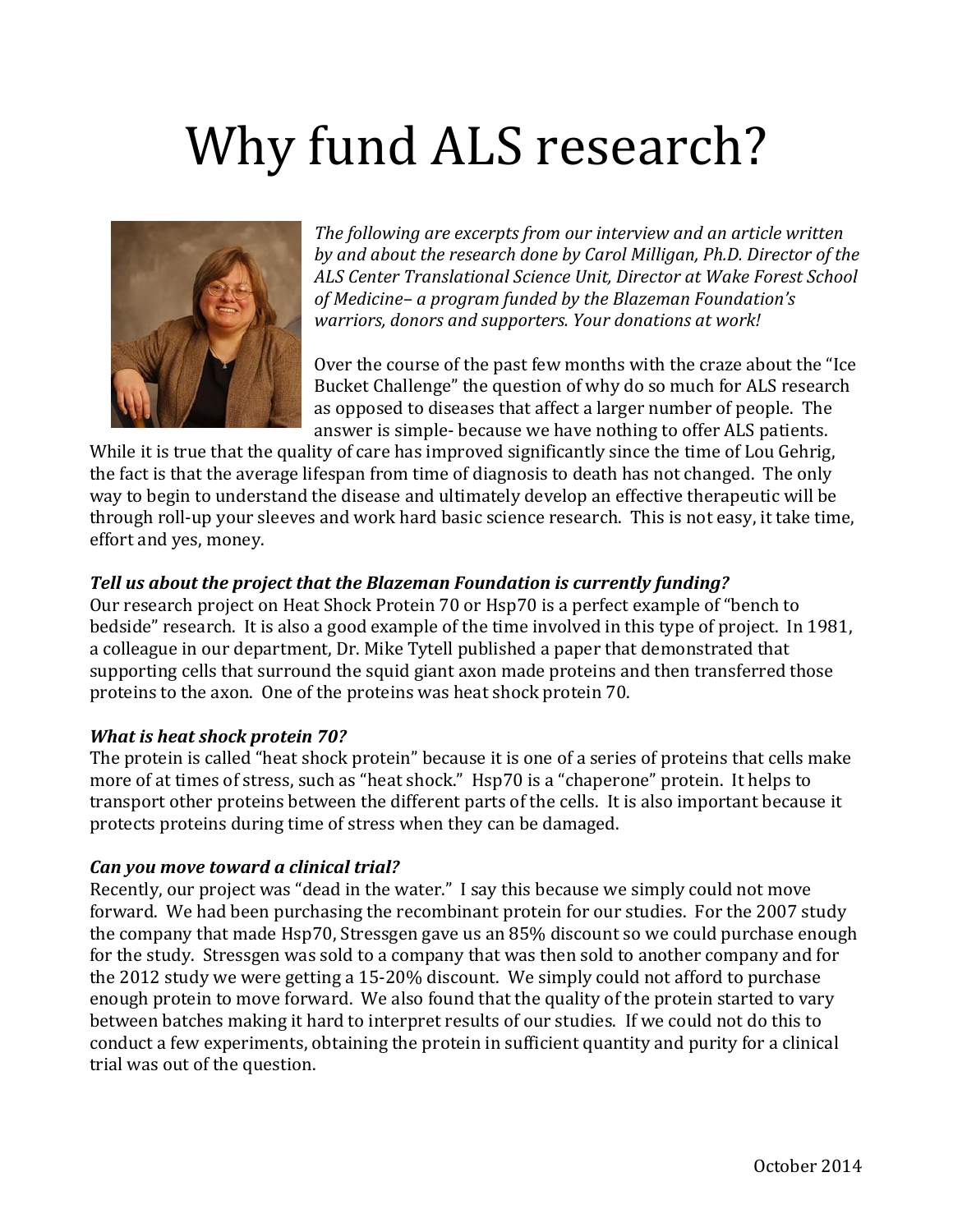# *But couldn't you get funding to help move the study along?*

That was the problem. Nobody wanted to pay for us to make a protein. This is understandable. Funding agencies want you to provide answers not a product. But, if we could not make the protein, we could not do additional studies for get answers. This was very frustrating and we were accepting that the project would just stop.

### *What changed?*

The Blazeman Foundation! I had had a conversation with Bob and Mary Ann about the different projects we had going on in the lab. Around the same time, a fellow from our "innovations" group learned about our results with Hsp70 and thought they might be able to help move it forward toward clinical trial. With the conversations between Bob and Mary Ann and Innovations, the Department of Neurology also go on board. Another key piece of this was that Mac Robinson, a former student in my lab was completing his postdoc. Mac had done the initial work on Hsp70 on the chick motor neurons. He also began to make the recombinant protein. It is a tricky protein to make because it is rather big, but Mac has a good protocol started. That was about the time he finished his PhD work. He went onto to do work in our Genomics Group and got his Masters in Public Health Science. But he realized that of all the disorders to devote his efforts to, ALS was the one most in need. So with the momentum generated by the Blazeman Foundation, Mac joined our department as a junior faculty member in our ALS group.

# *And how is the project going?*

I think we are making progress and pretty much are on schedule. We started with Mac's original protein and purification protocol. The big problem was being able to make enough of the protein and to be able to get it purified. Mac has achieved that much. He is getting very good yields of protein. By our analysis, it looks to be fairly pure. We have just begun testing it in animals.

# *So you are well on your way?*

Well, we are on the right track. We are at a crossroads right now that is both very exciting and a bit scary. We have to decide if we should continue to improve the purification process or do we move toward having the protein be made in a GMP facility. GMP means "good manufacturing process" and this is the standard for all clinical agents. We have begun discussions about this, and the folks at one GMP facility think we have it to a point where they can take over. This will be an expensive endeavor- with an estimate of about \$200K to make enough protein for an initial phase 1 safety trial. As a scientist I do not want to hand this over until we get the results from our animal studies confirming that the protein is working as we expect. I think we are looking at least another six-ten months before we know this for sure. We also need to complete a dose response study that will give us a better idea of the appropriate starting dose. Our initial studies used only one dose- simply because we could not afford to do more. But if we are seriously thinking of going into patients, then we need to do this right and get a dose response. I think if we get confirmation that we can repeat our original results with our protein, we could have a GMP facility start production while we work out the dose response. We will want an independent lab to test that GMP-made protein, and I have a colleague who is interested in doing this.

And, with discussions of going into patients- we have more questions to answer as well. For example, we need to demonstrate that we can detect the protein we inject into patients, and that